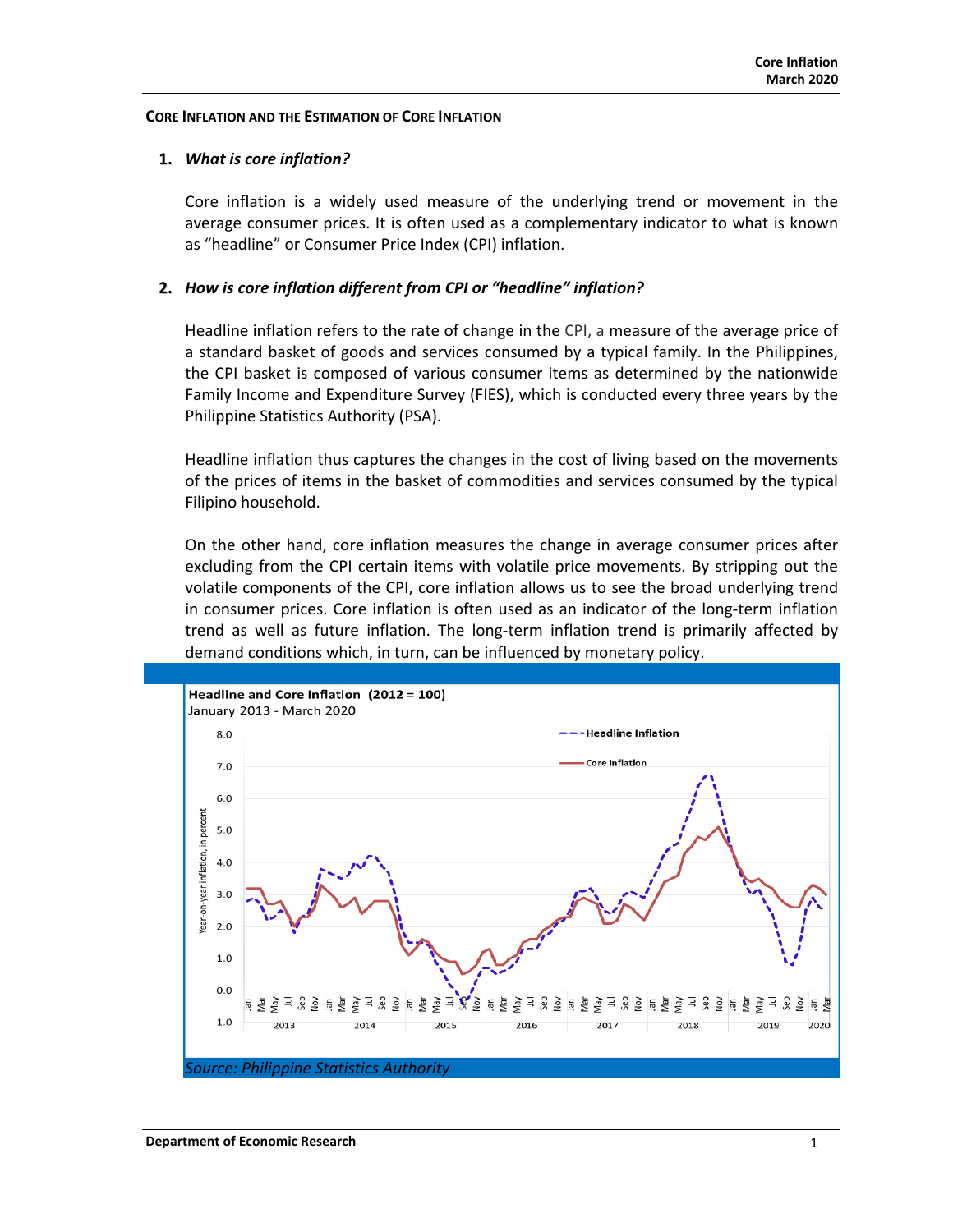## **3.** *Why do we need to measure core inflation?*

In many countries, CPI inflation is often influenced by factors beyond the control of economic policy and has tended to be historically volatile. Shocks or disturbances in certain areas of the economy may cause inflation to temporarily move away from its long-term trend.

In the Philippines, the volatility of inflation has been caused by factors such as disturbances in agricultural food supply or movements in international oil prices. As a result, the headline inflation rate may reach double‐digit levels, even though the prices of other CPI components show only mild increases.

Core inflation is an indicator of the underlying movement in consumer prices since it takes out the effect of temporary disturbances and shocks that cause prices to surge or decline, independent of economic and monetary policy. Measuring core inflation helps policymakers determine whether current movements in consumer prices represent short‐ lived disturbances or are part of a more permanent trend. Such knowledge is important in the formulation of economic policy, particularly monetary policy, which responds mainly to broad‐based pressures on prices.

### **4.** *How is core inflation measured or computed?*

There are several methods used to compute core inflation. The most common approach used in many countries is the **exclusion method**, which computes core inflation by taking out the prices of a fixed, pre‐specified set of items from the CPI basket. The excluded components are considered to be either volatile or susceptible to supply disturbances and typically consist of food and energy items. This is based on the notion that the markets related to these goods are prone to supply shocks.

Some economists advocate the use of **statistically‐based methods** that remove extreme or outlier price changes (both positive and negative) from the overall inflation rate. The set of excluded items changes each month, depending on which particular items exhibit extreme price movements. The most common statistical measures of core inflation are the trimmed mean and weighted median. Both measures are derived from a highest-to-lowest (or positive to negative) ranking of individual price changes for each given month. The trimmed mean measure takes the average inflation rate after excluding a specified percentage of extreme positive and negative price changes, while the weighted median simply takes the median inflation rate which corresponds to a cumulative CPI weight of 50 percent from the highest-to-lowest ranking.

It is also possible to use **econometric techniques** to estimate core inflation by estimating or calculating a statistical relationship between inflation and other relevant economic variables. The estimated regression model is then used to generate monthly estimates of core inflation using actual data for the other variables in the model.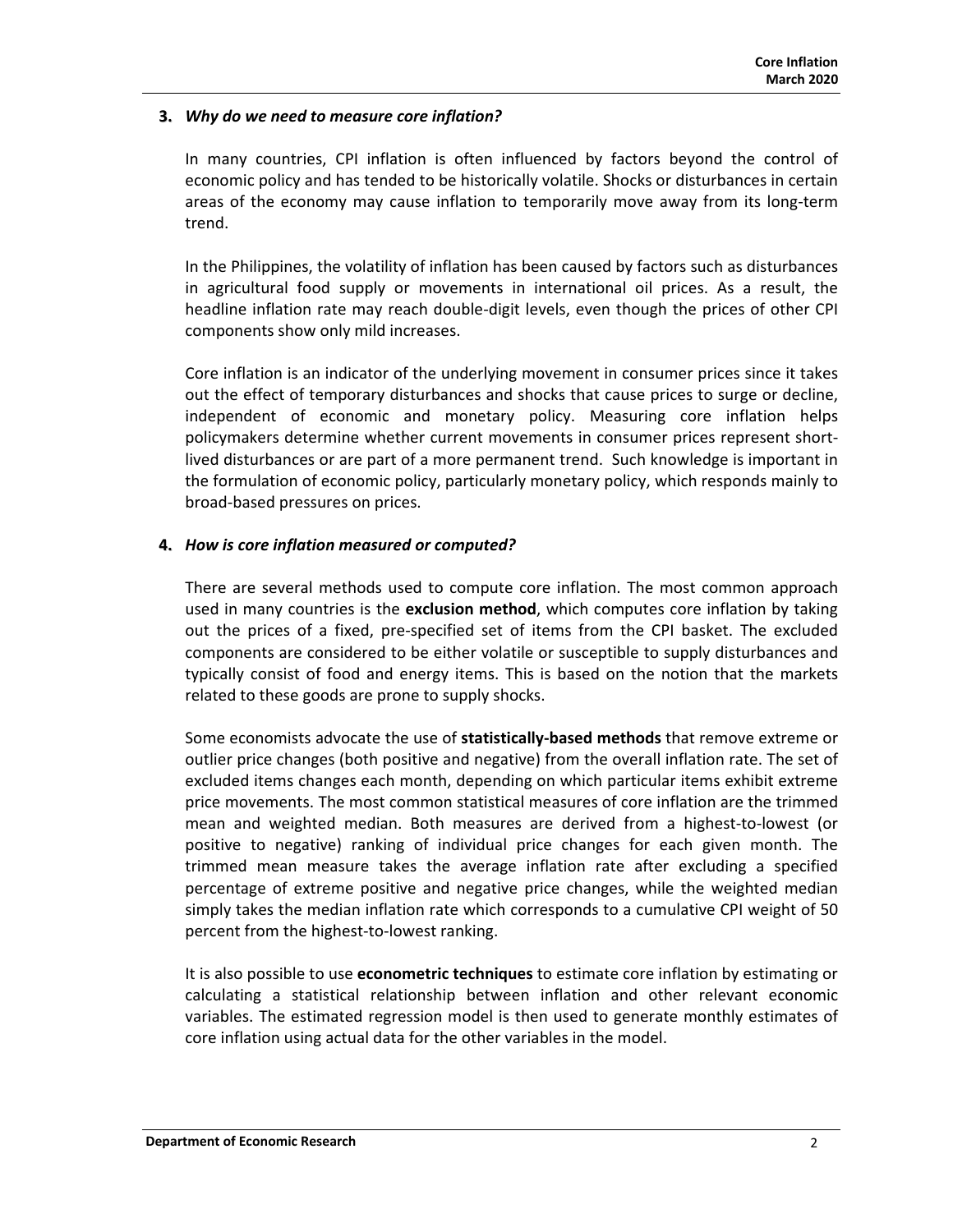In the Philippines, the official core inflation measure is computed using the exclusion method. This approach was chosen for the following reasons: ease of construction; understandability by the general public; easy replication and verification by others; increased accountability and transparency of measurement; and timeliness. Answers to question nos. 9-10 provide a more detailed explanation on the choice of core inflation measures. Answer to question no. 12 provides a numerical example.

#### **CROSS‐COUNTRY EXPERIENCES ON CORE INFLATION**

#### **5.** *Do other countries monitor core inflation?*

Yes, most statistical authorities in other countries publish a measure of core inflation. Among central banks, it has become a common practice to monitor core inflation, irrespective of the monetary policy framework being used. For example, non-inflation targeting central banks such as the Bank of Japan and the Monetary Authority of Singapore also monitor core inflation.

#### **6.** *How do other countries measure core inflation?*

Many countries employ the exclusion method and define core inflation as the overall price index net of the most volatile components, which commonly refers to food and energy. Other countries also exclude the effects of changes in interest rate in addition to food and energy items. Vietnam, for example, excludes food, energy, administered prices, indirect taxes, and interest (mortgage) payments, while the US only excludes food and energy items. Meanwhile, some countries, like Australia, Fiji, Sweden, and El Salvador, do not publish an exclusion‐based core inflation measure but release analytical series which consist of trimmed mean and weighted median measures.

The following table summarizes the main core inflation measures (derived using the exclusion method) used in selected countries in terms of the excluded items and the share of the excluded items in the total CPI basket. The countries selected are among those which are known to operate a full-fledged inflation-targeting regime<sup>1</sup> and use core inflation measures derived from the exclusion method.

In the case of Canada, the Bank of Canada operates under a full‐fledged inflation‐targeting regime and until 2016 published the CPIX, a core inflation measure that was based on the exclusion method. However, starting in January 2017, Bank of Canada has stopped using the CPIX as its preferred core inflation measure and has replaced it with a trimmed mean, a weighted median, and the CPI-common which tracks common price changes across categories in the CPI basket.

<sup>1</sup> Selected among the 27 countries operating a full-fledged inflation-targeting regime (Gill Hammond, 2012. "State of the art of inflation targeting," Handbooks, Centre for Central Banking Studies, Bank of England, edition 4, number 29.)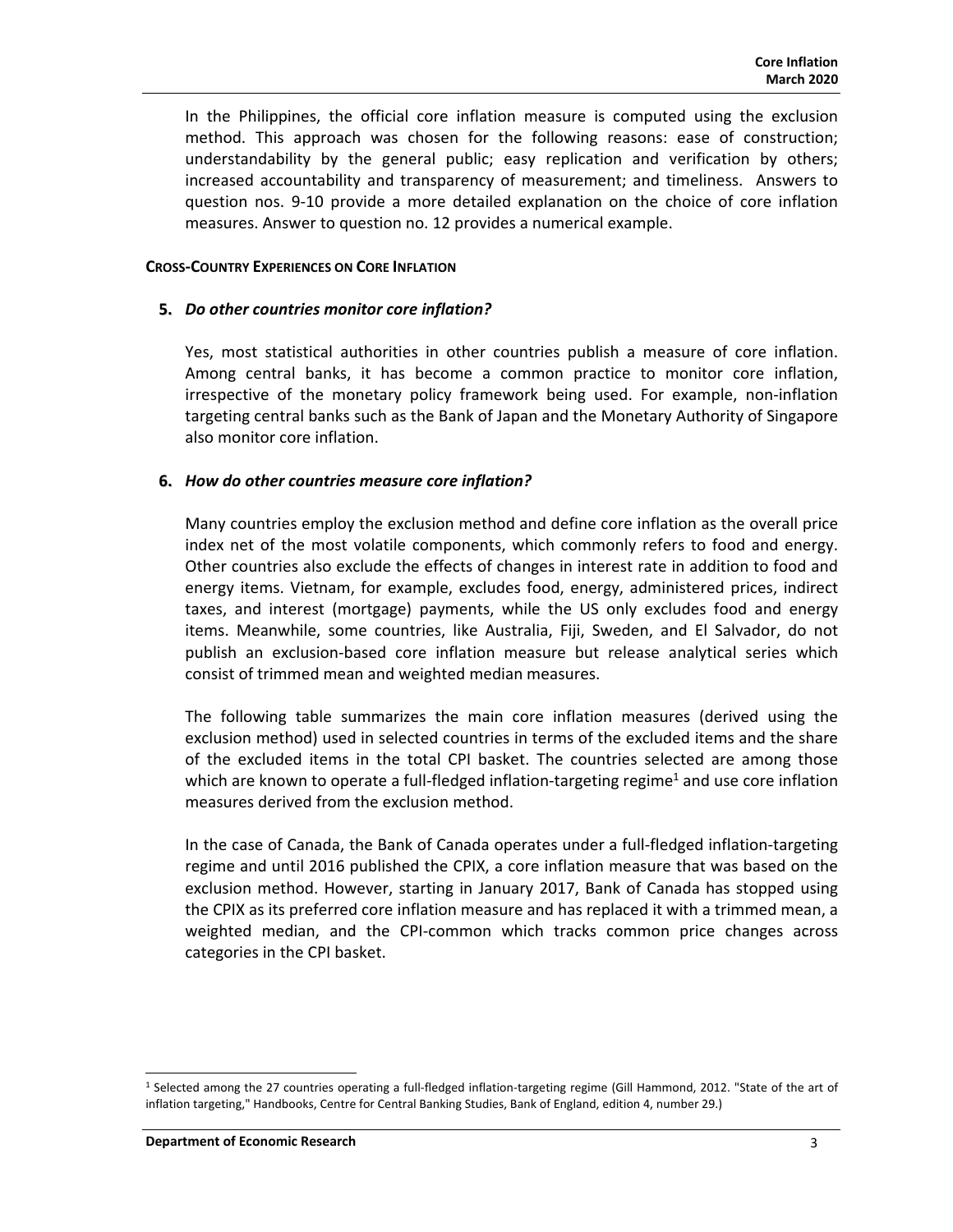| <b>Country</b>       | <b>Excluded component from CPI basket</b>                                                                                                                                                                                                                 | <b>Share in the total CPI</b><br>basket (%) |  |  |  |
|----------------------|-----------------------------------------------------------------------------------------------------------------------------------------------------------------------------------------------------------------------------------------------------------|---------------------------------------------|--|--|--|
| <b>United States</b> | Food and energy                                                                                                                                                                                                                                           | 20.7                                        |  |  |  |
| Brazil               | Food at home and administered prices<br>(wholly<br>partially<br>controlled<br>by<br>or<br>which<br>include<br>public<br>government<br>transportation, motor and household fuel<br>and lubricants, land, water and sewage,<br>taxes and telephone services | 43.0                                        |  |  |  |
| Chile                | Food and Energy                                                                                                                                                                                                                                           | 27.8                                        |  |  |  |
|                      | CPIX: Fuels and Fresh Fruit and Vegetables                                                                                                                                                                                                                | 8.5                                         |  |  |  |
|                      | CPIX1: CPIX exc. products classified as fresh<br>meat and fish, regulated tariffs, indexed<br>prices, and financial services                                                                                                                              | 26.3                                        |  |  |  |
| Colombia             | Food and non-administered goods                                                                                                                                                                                                                           |                                             |  |  |  |
|                      | Food                                                                                                                                                                                                                                                      | 28.2                                        |  |  |  |
|                      | Primary food, utilities, and fuel                                                                                                                                                                                                                         |                                             |  |  |  |
| Iceland              | Core 1: CPI less agricultural products,<br>vegetables, fruits, and petrol                                                                                                                                                                                 | 11.1                                        |  |  |  |
|                      | Core 2: Core index 1 less public services                                                                                                                                                                                                                 | 20.0                                        |  |  |  |
|                      | Core 3: Core index 2 less effects of changes<br>in real interest rate                                                                                                                                                                                     | 18.9                                        |  |  |  |
|                      | Core 4: Core index 2 less imputed rent                                                                                                                                                                                                                    | 37.2                                        |  |  |  |
| Israel               | Vegetables and fruit                                                                                                                                                                                                                                      | 2.9                                         |  |  |  |
|                      | Housing                                                                                                                                                                                                                                                   | 25.0                                        |  |  |  |
|                      | Vegetables, fruit, and housing                                                                                                                                                                                                                            | 27.9                                        |  |  |  |
|                      | Energy                                                                                                                                                                                                                                                    | 6.0                                         |  |  |  |
| Peru                 | Food and beverages                                                                                                                                                                                                                                        | 14.8                                        |  |  |  |
|                      | Fuels                                                                                                                                                                                                                                                     | 2.8                                         |  |  |  |
|                      | Transportation                                                                                                                                                                                                                                            | 8.9                                         |  |  |  |
|                      | <b>Public services</b>                                                                                                                                                                                                                                    | 8.4                                         |  |  |  |
| Poland               | Items with administered prices                                                                                                                                                                                                                            | 15.1                                        |  |  |  |
|                      | Most volatile prices                                                                                                                                                                                                                                      | 22.1                                        |  |  |  |
|                      | Food and nonalcoholic beverages                                                                                                                                                                                                                           | 24.9                                        |  |  |  |
|                      | Energy                                                                                                                                                                                                                                                    | 16.2                                        |  |  |  |
| Korea                | Agricultural products and oils                                                                                                                                                                                                                            | 11.3                                        |  |  |  |
| Thailand             | Fresh or raw food and energy                                                                                                                                                                                                                              | 27.4                                        |  |  |  |
| Malaysia             | Most volatile items of fresh food,<br>administered prices of goods and services                                                                                                                                                                           | 33.0                                        |  |  |  |

*Source: Central bank websites and national statistical agencies*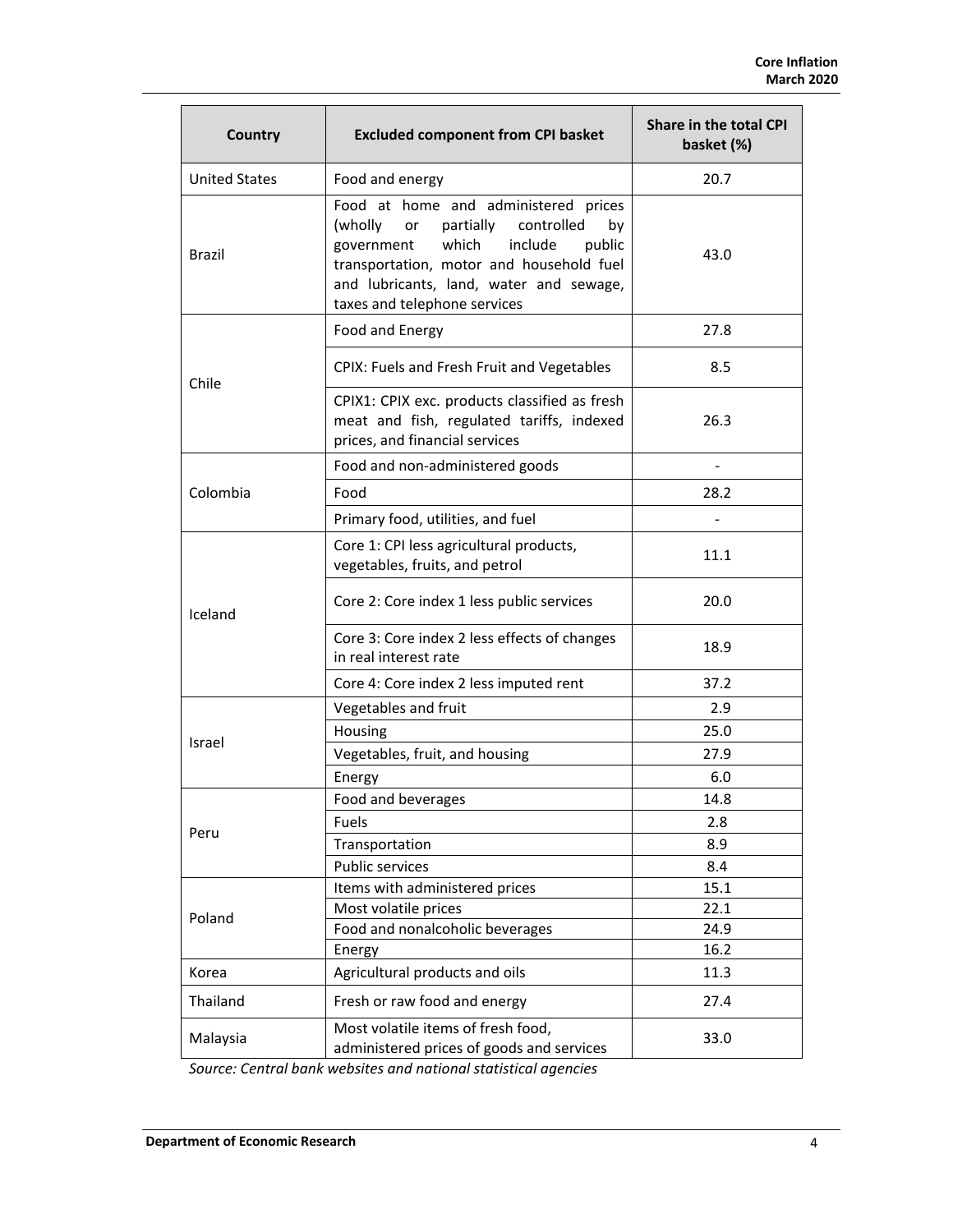## **7.** *How do policymakers use core inflation in other countries?*

Most statistical agencies in other countries use core inflation as a supplementary indicator to headline inflation and publish it alongside the headline rate. Meanwhile, some inflation‐ targeting central banks—such as Australia, Canada, Czech Republic, Ghana, Hungary, Norway, Poland, Sweden and Turkey—publish forecasts of core inflation in addition to headline inflation.2

### **CORE INFLATION IN THE PHILIPPINES**

### **8.** *Is there an official definition of core inflation in the Philippines?*

Yes. PSA Board Resolution No. 01, Series of 2017-096 (previously referred to as National Statistical Coordination Board Resolution No. 6, Series of 2003) approved the use of the exclusion method for the computation of the official definition of core inflation in the Philippines. Thus, while headline inflation is calculated as the year‐on‐year change in the overall CPI compiled by the PSA, the official core inflation measure is defined as the rate of change of headline CPI after excluding selected food and energy items.

Pursuant to PSA Board Resolution No. 01, Series of 2017‐096, the excluded items from the CPI basket is reviewed whenever there is a change in the base year of the CPI. Using the 2012‐based CPI series, the list of excluded items from the 2012‐based official core inflation are the same food- and energy-related items as in the 2006-based core inflation series, with the exception of fruits and natural gas and the addition of fish.

### **9.** *How was the official definition of core inflation determined?*

The official definition was the result of inter-agency technical discussions in 2003 among the NSO, the NSCB, NEDA, the Statistical Research and Training Center (SRTC), the National Wage and Productivity Commission (NWPC), the Department of Trade and Industry (DTI), and the BSP. (Starting on 29 December 2013, per RA 10625 otherwise known as the Philippine Statistical Act of 2013, the NSO and NSCB, along with two other agencies, namely, the Bureau of Labor and Employment Statistics and Bureau of Agricultural Statistics, were reconstituted into the Philippine Statistics Authority. The same law created the Philippine Statistical Research and Training Institute to replace the SRTC.)

The list of excluded items from the official 2012‐based core inflation measure is a result of discussions among members of the Interagency Committee on Price Statistics (IACPS). Following the approval by the PSA Board of the list of excluded items from the core inflation using 2012‐based CPI series during its meeting on 9 May 2018, the PSA has started publishing the official core inflation series with 2012 as base year on 5 June 2018, alongside the release of the monthly headline CPI.

 $2$  Ibid.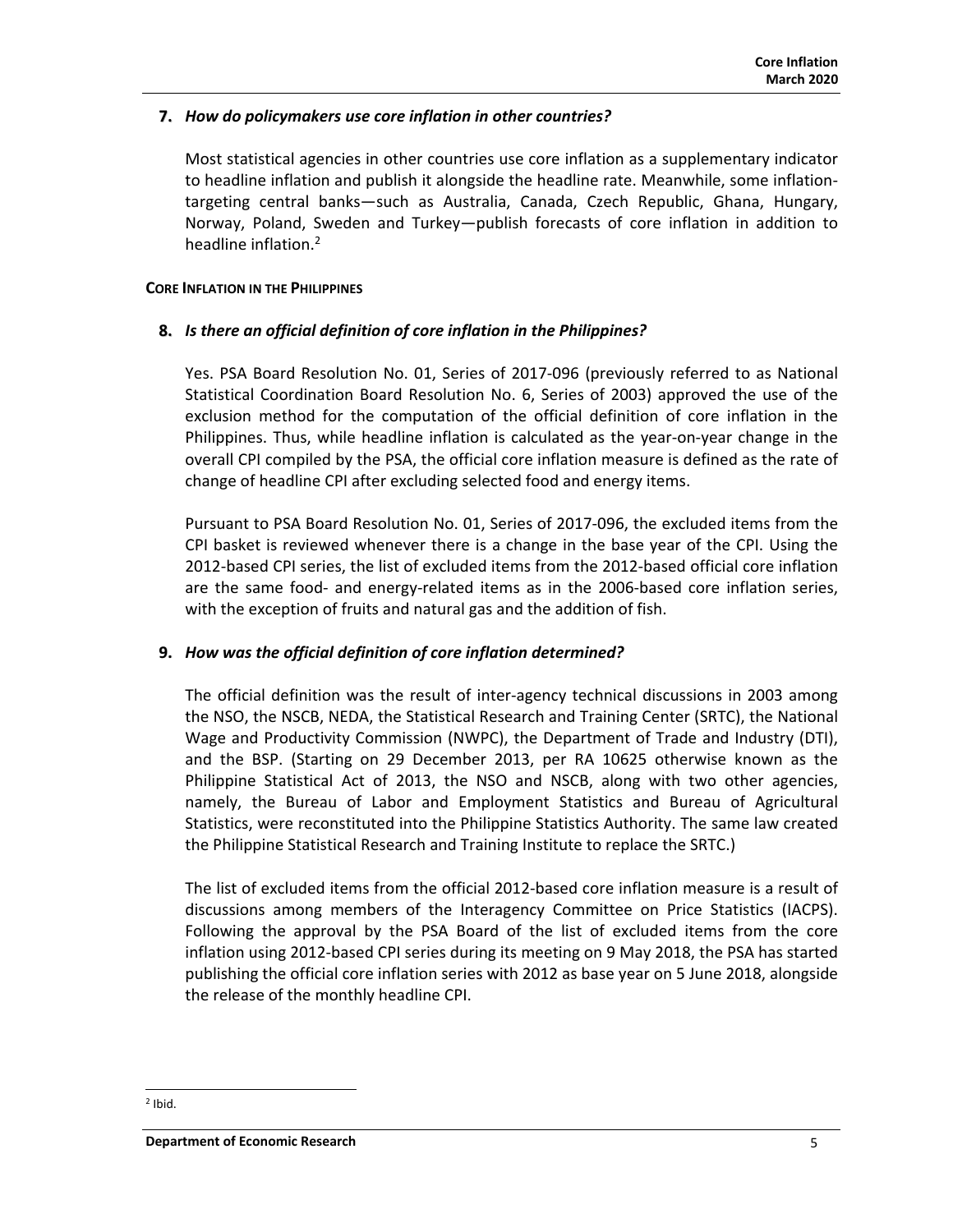# **10.** *Why was the exclusion method chosen for the official definition?*

The exclusion method was chosen because: (a) it is easier to understand compared to the other methodologies; (b) it is more transparent and can be easily computed by anyone from CPI data; (c) it can be produced by the PSA at the same time as the headline inflation rate; and (d) it is in accordance with the common international practice of excluding foodand energy-related components of the CPI. Given that core inflation is a relatively new concept for the Filipino public in general, policymakers believed that the simplicity of the exclusion method can facilitate greater understanding by the public and consequently, help build credibility in the use of core inflation.

## **11.** *What specific items were excluded in order to compute for core inflation?*

The items in the CPI that were excluded in the definition of core inflation components and their corresponding CPI weights (2012=100) are as follows:

- Rice (9.6 percent)
- Corn (0.6 percent)
- Meat, fresh, chilled or frozen (4.8 percent)
- Fish, fresh, chilled or frozen (4.3 percent)
- Vegetables, cultivated for their fruit (0.9 percent)
- Vegetables, cultivated for their roots (0.6 percent)
- Petroleum and fuels for personal (2.0 percent)

Together, the above excluded items account for **22.8 percent** of the CPI.

# **12.** *How exactly is core inflation computed based on the official definition?*

For illustration purposes, the following table presents a sample computation of core inflation for March 2019. The core inflation rate for a given month (in this case March 2019) is the sum of core items' inflation adjusted by the re-calibrated weights of these core items.